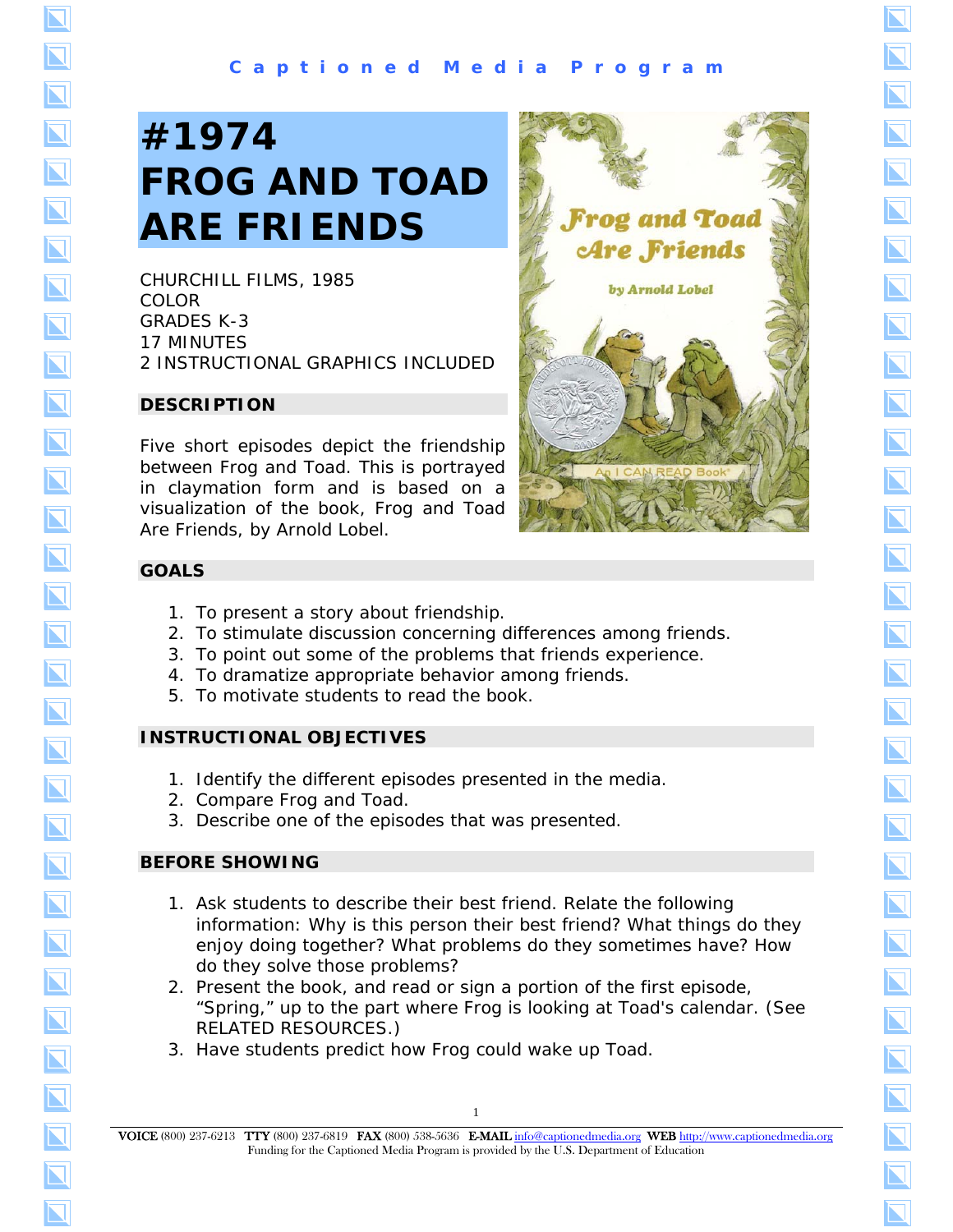#### **AFTER SHOWING**

#### **Discussion Items and Questions**

After showing each episode, stop the projector and discuss the episode.

- 1. First Episode: "Spring"
	- a. What was Frog's problem?
	- b. How did this make Frog feel?
	- c. How did Frog solve his problem?
- 2. Second Episode: "The Story"
	- a. What was Toad's problem?
	- b. What did Toad do to try to solve his problem?
	- c. Did any of these ideas work?
	- d. How did Frog solve the problem?
- 3. Third Episode: "A Lost Button"
	- a. What was Toad's problem?
	- b. After so many buttons were found, how did Toad feel?
	- c. Where did Toad find his button?
	- d. What did he do for his friend, Frog?
	- e. Why?
- 4. Fourth Episode: "A Swim"
	- a. What was Toad's problem?
	- b. How did Frog try to help his friend?
	- c. How do you think Toad felt when Frog and the other animals laughed at him?
- 5. Fifth Episode: "The Letter"
	- a. What was Toad's problem?
	- b. How did Frog solve the problem?
	- c. How do you think Toad felt when he got the letter?
- 6. Which episode did you like best? Why?
- 7. What was the funniest thing that happened? Who was funnier, Toad or Frog? Why?
- 8. Does Frog remind you of anyone you know? Whom? Why? Does Toad remind you of anyone you know? Whom? Why?
- 9. How did Frog and Toad show that they were good friends?

#### **Applications and Activities**

- 1. Make some clay animals.
- 2. Create stories about the clay animals and have students dictate or write the stories in a booklet. Complete the booklet with illustrations.
- 3. Choose a day to celebrate friendship. Make a card or gift to give to a special friend on this day.

2



 $\overline{\bm{\nabla}}$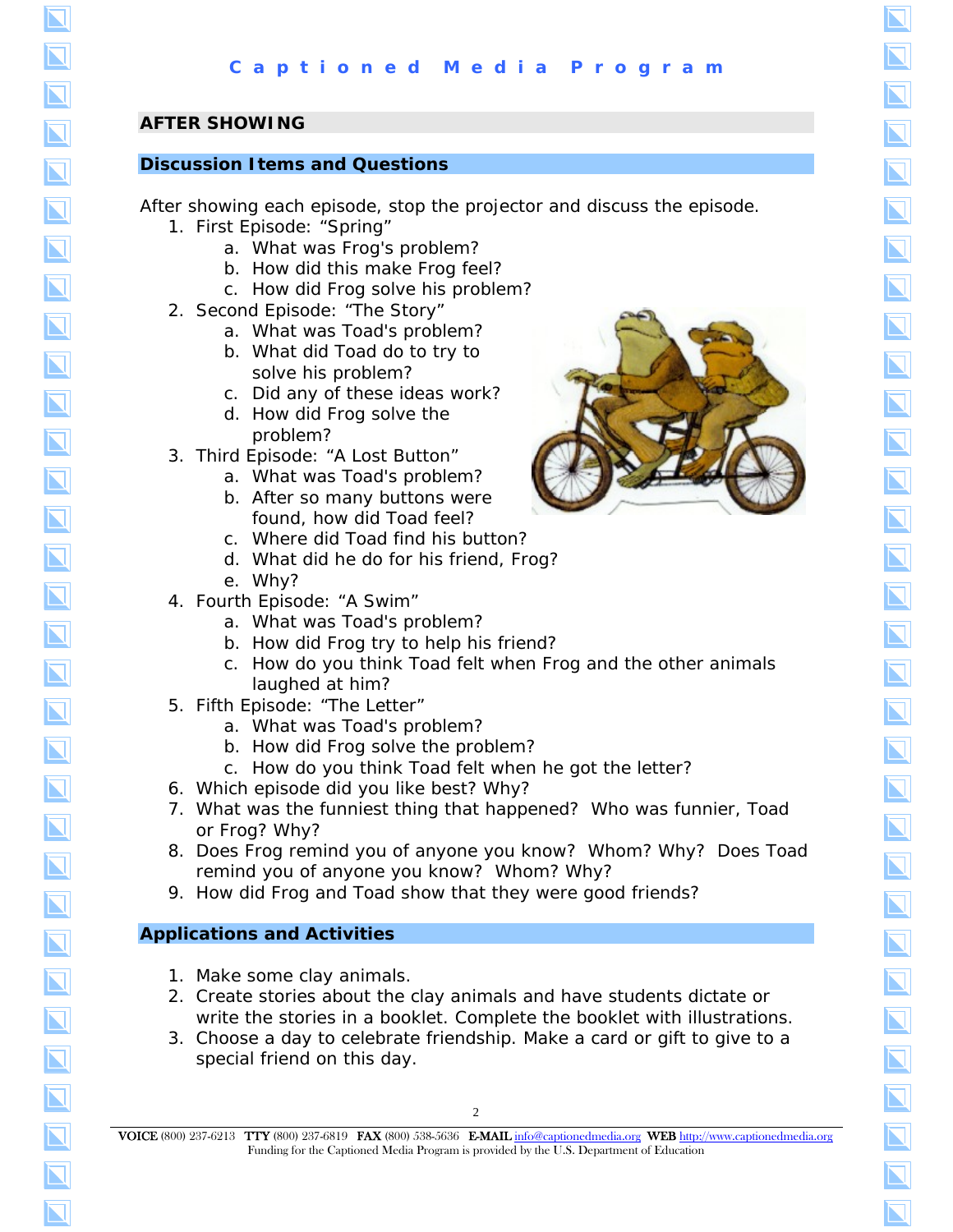- 4. Draw a picture of something that happened in the media. Display all the pictures, and title them.
- 5. Write a paragraph about the episode you liked the best and why you liked it the best.
- 6. Present problems and have students draw solutions. Discuss various solutions.
- 7. Using a button box, have students classify and sort buttons in as many ways as possible. Label classifications that students create.



- 8. Read about frogs, toads, and amphibians in a children's encyclopedia. Make charts comparing frogs and toads. (See RELATED RESOURCES.)
- 9. Given a set of sentences, identify whether it is describing Frog or Toad. (See INSTRUCTIONAL GRAPHICS.)
- 10.Draw and label the life cycle of a frog.
- 11.Get a tadpole for the classroom and observe its development.

#### **COMMUNICATION SKILLS**

- 1. There are many different feelings portrayed in this media. Have the students select the appropriate adjective to complete these sentences. Then use these same sentences for signing, speechreading, and auditory training lessons. (See INSTRUCTIONAL GRAPHICS.)
- 2. After students have completed the set of descriptive sentences (#9 above). Use these same sentences for signing, speechreading, and auditory training lessons. (See INSTRUCTIONAL GRAPHICS.)
- 3. There are several language structures that occur repeatedly. Develop language lessons for the following structures:
	- a. I hope that if I \_\_\_\_\_\_\_, I can \_\_\_\_\_\_\_\_\_. Example: I hope that if I get my homework done, I can play outside.
	- b. I hope that if I earn enough money, I can go to the movies.
	- c. I hope that if I practice baton twirling, I can march in the parade.
	- d. \_\_\_\_\_\_\_\_\_\_\_\_\_, but couldn't \_\_\_\_\_\_\_\_\_\_\_\_\_\_\_\_. Example: April got her homework done, but she couldn't play outside.
	- e. Jeremy earned enough money, but he couldn't go to the movies.
	- f. Nikki practiced baton twirling, but she couldn't march in the parade.

g. \_\_\_\_\_\_\_\_\_\_\_\_\_\_\_ because \_\_\_\_\_\_\_\_\_\_\_\_\_\_\_.

#### Examples:

- a. Frog laughed at Toad because \_\_\_\_\_\_\_\_\_\_\_\_\_.
- b. Toad began to shiver because \_\_\_\_\_\_\_\_\_\_\_\_.

3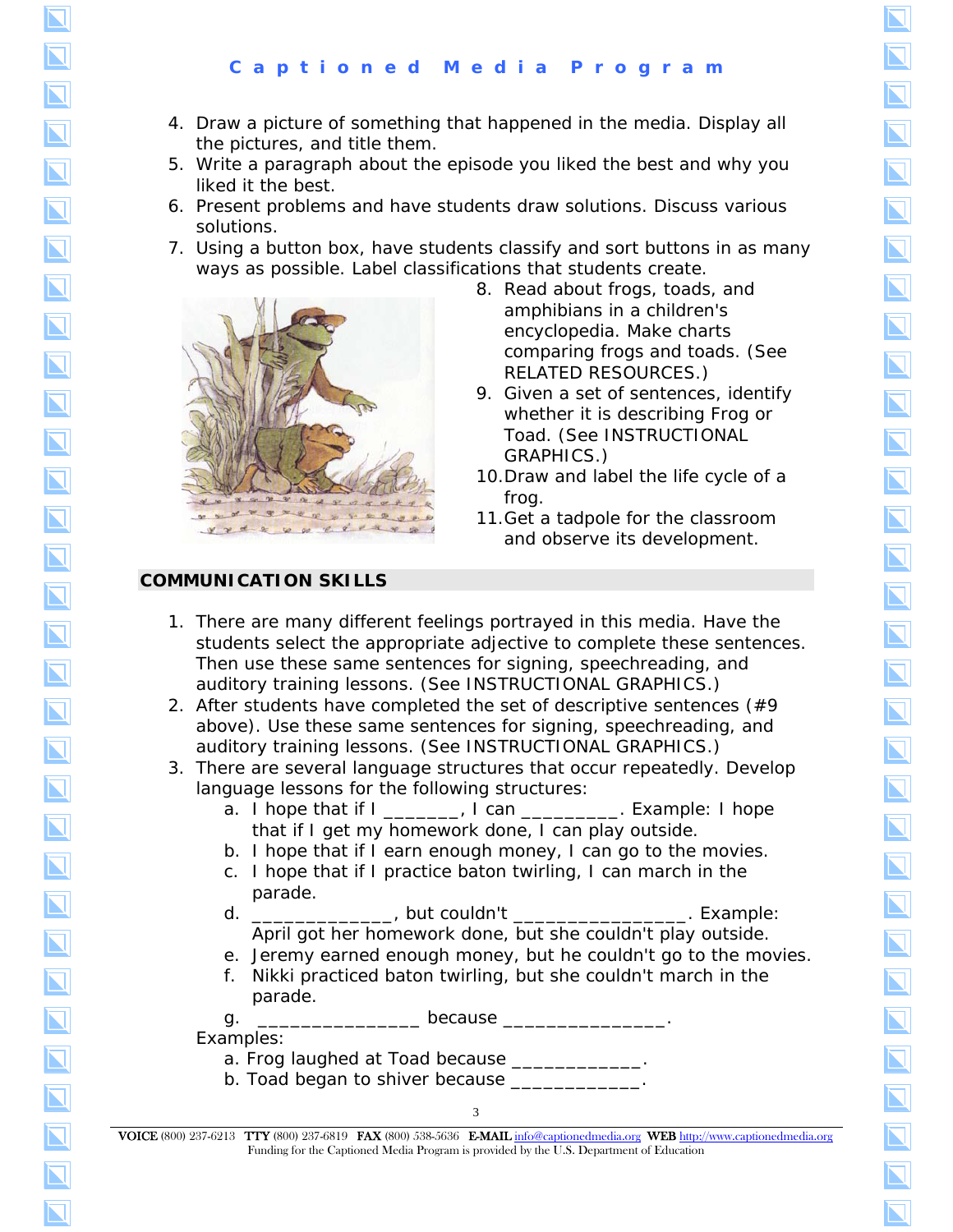c. Toad felt happy because \_\_\_\_\_\_\_\_\_\_\_\_\_\_\_

#### **RELATED RESOURCES**

#### **Captioned Media Program**

- *[Cat & Canary](http://www.captionedmedia.org/titledetail.asp?dn=3219)* #3219
- *[The Friends of Kwan Ming](http://www.captionedmedia.org/titledetail.asp?dn=9983)* #9983
- *[Frog and Toad Together](http://www.captionedmedia.org/titledetail.asp?dn=2177)* #2177
- *[The Frog Prince](http://www.captionedmedia.org/titledetail.asp?dn=3610)* #3610
- *[Frog on His Own](http://www.captionedmedia.org/titledetail.asp?dn=2385)* #2385
- *[Happy Birthday, Moon](http://www.captionedmedia.org/titledetail.asp?dn=10064)* #10064
- *[Mole at the Carnival](http://www.captionedmedia.org/titledetail.asp?dn=2314)* #2314
- *[One Zillion Valentines](http://www.captionedmedia.org/titledetail.asp?dn=10079)* #10079

#### **INSTRUCTIONAL GRAPHICS**

- FROG OR TOAD?
- **ADJECTIVES**

#### **SCRIPT**

#### **SPRING**

(Frog Laughs)

[Narrator] The morning was beautiful. Frog ran to Toad's house.

(Knocking)

[Frog] Toad! Wake up! It is spring!

(Toad Groaning)

[Frog] Toad, the sun is shining. The snow is melting.

[Toad] I am not here.

[Frog] Toad, where are you?

[Toad] Go away.

[Frog] There you are.

[Toad] YOW!

[Frog] Come on. Come on.



4

 VOICE (800) 237-6213 TTY (800) 237-6819 FAX (800) 538-5636 E-MAIL [info@captionedmedia.org W](mailto:info@captionedmedia.org)EB <http://www.captionedmedia.org> Funding for the Captioned Media Program is provided by the U.S. Department of Education

 $\boldsymbol{\nabla}$  $\overline{\bf N}$  $\overline{\bm{\Sigma}}$  $\overline{\bm{\Sigma}}$  $\overline{\bm{\Sigma}}$  $\overline{\mathbf{N}}$  $\overline{\bf N}$  $\overline{\bf N}$  $\overline{\mathbf{N}}$  $\overline{\mathbf{N}}$  $\overline{\mathbf{N}}$  $\overline{\mathbf{N}}$  $\overline{\mathbf{N}}$  $\overline{\mathbf{N}}$  $\overline{\mathbf{N}}$  $\overline{\mathbf{N}}$  $\overline{\bm{\mathsf{N}}}$  $\overline{\bm{\mathsf{N}}}$  $\overline{\bm{\mathsf{N}}}$  $\overline{\bm{\mathsf{N}}}$  $\overline{\blacktriangle}$  $\overline{\bm{\Pi}}$  $\overline{\mathbf{N}}$  $\overline{\bm{\Sigma}}$  $\overline{\bm{\mathsf{N}}}$  $\overline{\mathbf{N}}$  $\overline{\bm{\Sigma}}$  $\overline{\mathbf{N}}$ 

 $\overline{\blacksquare}$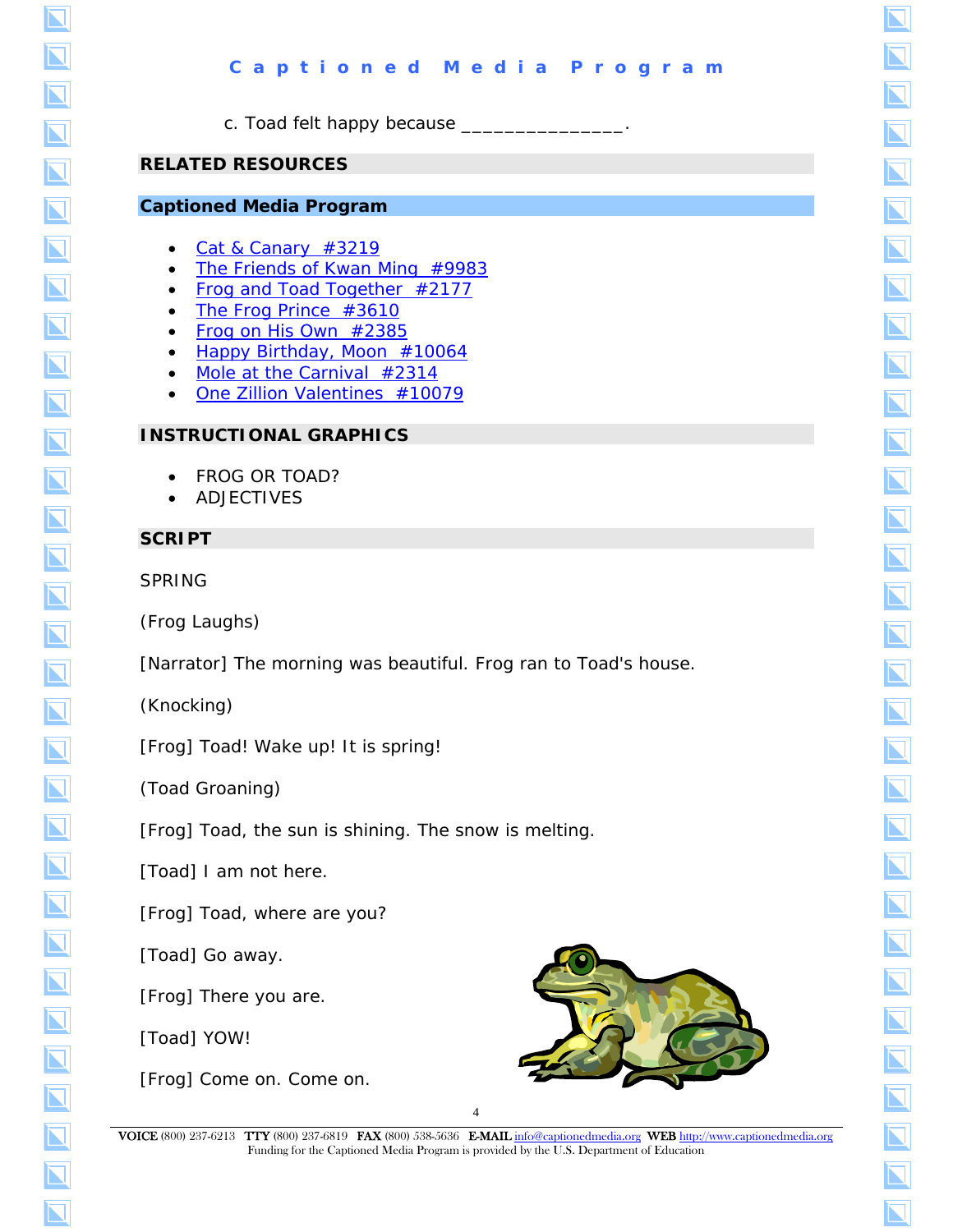$\boldsymbol{\nabla}$ 

 $\overline{\blacktriangle}$ 

 $\blacksquare$ 

 $\overline{\bf N}$ 

 $\overline{\bm{\mathsf{N}}}$ 

 $\overline{\bm{\mathsf{N}}}$ 

 $\overline{\bm{\mathsf{N}}}$ 

 $\overline{\bm{\mathsf{N}}}$ 

 $\overline{\bf N}$ 

 $\overline{\blacktriangle}$ 

 $\overline{\bm{\mathsf{N}}}$ 

 $\overline{\bm{\mathsf{N}}}$ 

 $\overline{\bf N}$ 

 $\overline{\bf N}$ 

 $\overline{\blacksquare}$ 

 $\overline{\bm{\mathsf{N}}}$ 

 $\overline{\bm{\mathsf{N}}}$ 

 $\overline{\blacksquare}$ 

 $\overline{\bm{\mathsf{N}}}$ 

 $\overline{\bm{\mathsf{N}}}$ 

 $\overline{\blacktriangle}$ 

 $\overline{\bm{\mathsf{N}}}$ 

 $\overline{\blacktriangle}$ 

 $\blacksquare$ 

 $\overline{\bf N}$ 

 $\overline{\mathbf{N}}$ 

 $\overline{\bm{\Sigma}}$ 

 $\overline{\bm{\Sigma}}$ 

 $\overline{\bm{\mathsf{N}}}$ 

 $\overline{\bm{\nabla}}$ 

[Toad] Help! I can't see anything.

[Frog] Don't be silly!

[Toad] I am not.

[Frog] You see the light of April. We can begin a new year. We will run through the woods and swim in the river. We will count the stars at night.

[Toad] You count them, Frog. I am going back to bed.

[Frog] Toad, you will miss all the fun.

[Toad] How long have I been asleep?

[Frog] You have been asleep since November.

[Toad] A little more sleep will not hurt me. Wake me up in May.

[Frog] In May?

[Toad] Yes. Good night, Frog.

[Frog] But, Toad, I will be lonely until then.

[Narrator] Frog looked at Toad's calendar.

[Frog] November.

[Narrator] Frog tore off November. He tore off December and January. He tore off February and March.

[Frog] It is only April now.

[Narrator] Frog tore off the April page, too.

[Frog] Toad, Toad, wake up! It is May now.

[Toad] What? Can it be May so soon?

[Frog] Well, yes. Look at your calendar.



 VOICE (800) 237-6213 TTY (800) 237-6819 FAX (800) 538-5636 E-MAIL [info@captionedmedia.org W](mailto:info@captionedmedia.org)EB <http://www.captionedmedia.org> Funding for the Captioned Media Program is provided by the U.S. Department of Education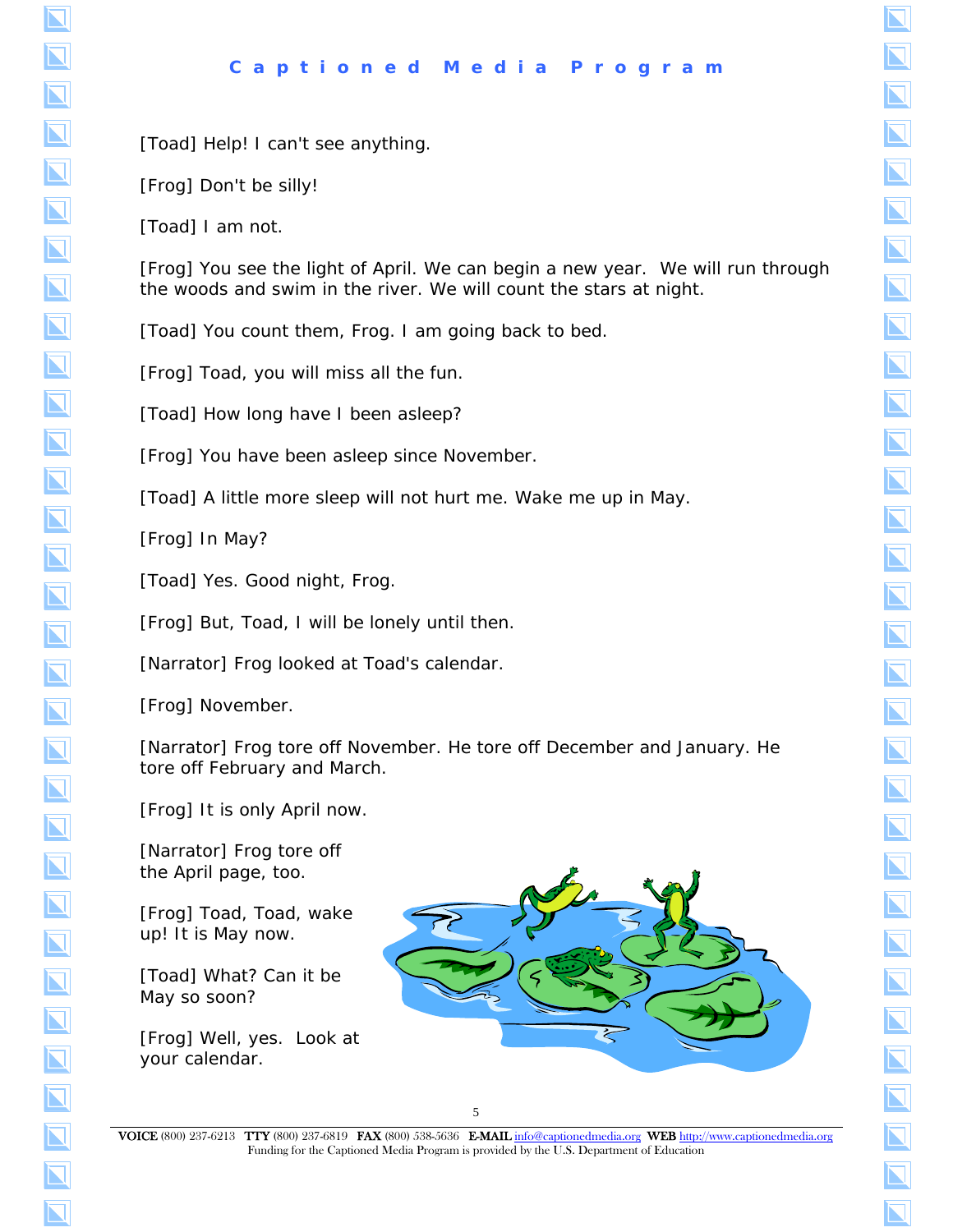$\boldsymbol{\Sigma}$ 

 $\blacksquare$ 

 $\blacksquare$ 

 $\blacksquare$ 

 $\overline{\bm{\mathsf{N}}}$ 

 $\overline{\bm{\mathsf{N}}}$ 

 $\overline{\bf N}$ 

 $\mathbf \Pi$ 

 $\overline{\bf N}$ 

 $\overline{\blacktriangle}$ 

 $\overline{\bm{\mathsf{N}}}$ 

 $\overline{\mathbf{N}}$ 

 $\overline{\bf N}$ 

 $\overline{\bf N}$ 

 $\overline{\mathbf{N}}$ 

 $\overline{\mathbf{N}}$ 

 $\overline{\bm{\mathsf{N}}}$ 

 $\overline{\mathbf{N}}$ 

 $\overline{\bm{\Pi}}$ 

 $\bm{\nabla}$ 

 $\overline{\bm{\Sigma}}$ 

 $\overline{\bm{\mathsf{N}}}$ 

 $\blacksquare$ 

 $\overline{\bf N}$ 

 $\overline{\bm{\mathsf{N}}}$ 

 $\blacksquare$ 

 $\overline{\bm{\mathsf{N}}}$ 

 $\overline{\bm{\Sigma}}$ 

 $\overline{\bm{\mathsf{N}}}$ 

 $\overline{\blacksquare}$ 

[Toad] It is May!

[Narrator] They ran outside to see the spring.

[Frog] Let us go have some fun.

[Toad] Ribbit.

THE STORY

[Narrator] Frog was not feeling well.

[Frog] Oh.

[Toad] Frog, you are looking quite green.

[Frog] I always look green. I am a frog.

[Toad] Today you look very green. Get into my bed and rest.

[Frog] Tell me a story. I will rest.

[Toad] All right, Let me think of a story to tell.

[Frog] Huh?

[Toad] I will go to the front porch. I will walk up and down. That might help me think. Hmmm. No, no. That is not good. Hmmm.

[Frog] Why are you standing on your head?

[Toad] Because it might help me think of a story.

(Water Splashing)

[Frog] Why are you pouring water over your head?

[Toad] Because it might help me think of a story.

[Frog] Why are you banging your head?

(Banging)

[Toad] Because it might help me think of a story.

[Frog] I feel much better now. I don't need a story anymore.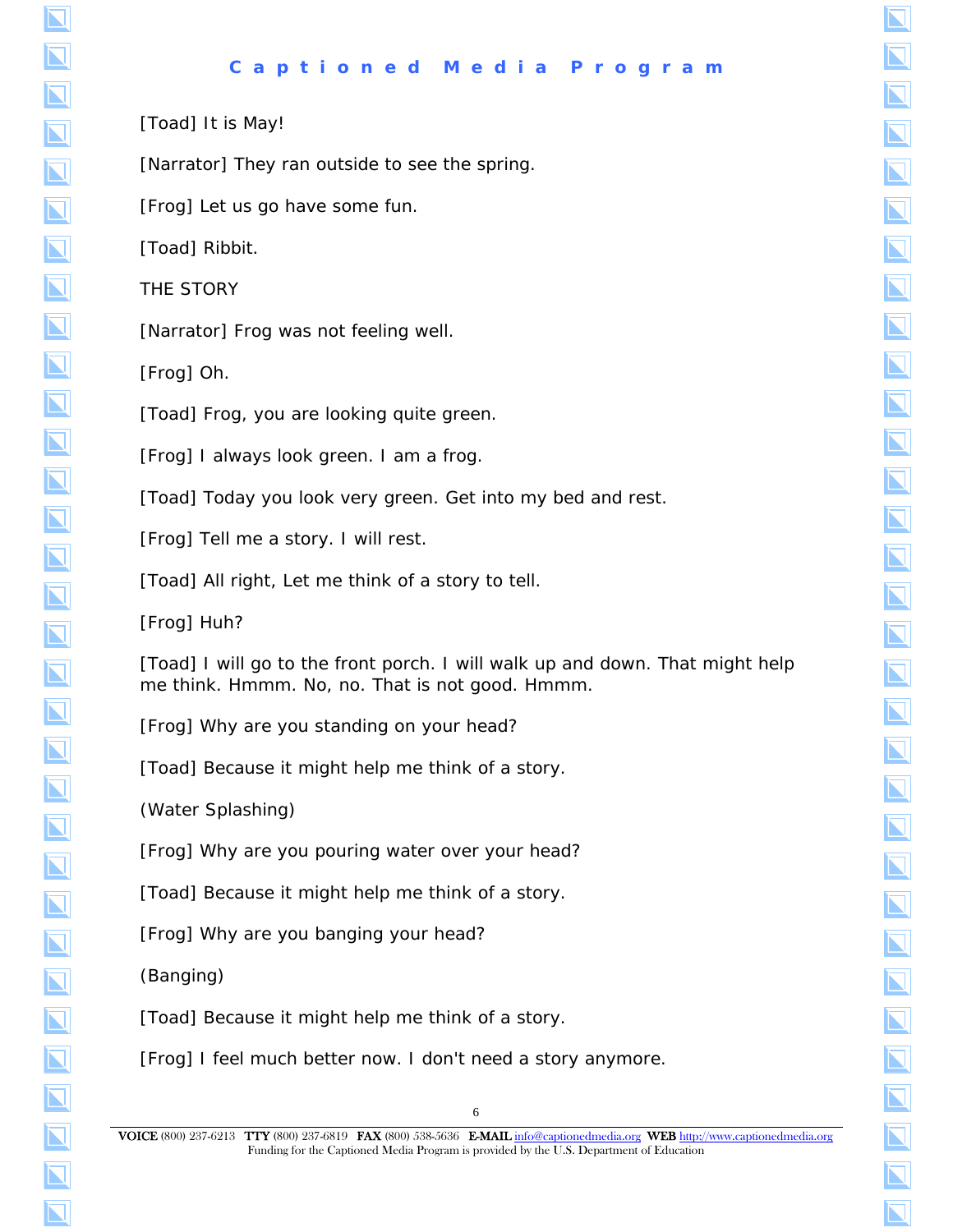[Toad] Then let me get into the bed. Now I feel terrible.

[Frog] Would you like me to tell a story?

[Toad] Yes, if you know one.

[Frog] Once upon a time there were two good friends, a frog and a toad. Frog was not feeling well. Frog asked Toad to tell him a story. Toad walked on the porch to think of a story.

[Toad] (Sigh)

[Frog] He stood on his head to think.

[Toad] (Groan)

[Frog] He poured water over his head.

[Toad] (Groan)

[Frog] He banged his head. He could not think of a story.

[Frog] Toad did not feel well. Frog was feeling better. Toad went to bed. Frog got up. Frog told a story. The end. How was that, Toad?

[Narrator] Toad did not answer. He was asleep.

A LOST BUTTON

[Narrator] Toad and Frog went for along walk. They came back home.

[Toad] Oh! My feet hurt. I lost a button from my Jacket.

[Frog] We will go back. We will find your button. Here is your button!

[Toad] This is not my button! This button is black. My button was white.

[Frog] Oh.

[Bird] Excuse me. Did you lose a button? I found one.

[Toad] This is not my button! This button has two holes. My button had four holes.



 $\boldsymbol{\nabla}$ 

 $\overline{\bf N}$ 

 $\overline{\blacksquare}$ 

 $\overline{\bm{\mathsf{N}}}$ 

 $\overline{\bm{\mathsf{N}}}$ 

 $\overline{\bf N}$ 

 $\mathbf \Pi$ 

 $\overline{\mathbf{N}}$ 

 $\overline{\blacktriangle}$ 

 $\overline{\bf N}$ 

 $\overline{\mathbf{N}}$ 

 $\overline{\mathbf{N}}$ 

 $\overline{\bm{\mathsf{N}}}$ 

 $\overline{\bm{\mathsf{N}}}$ 

 $\overline{\bm{\Pi}}$ 

 $\overline{\bm{\Pi}}$ 

 $\overline{\bm{\mathsf{N}}}$ 

 $\overline{\bm{\Pi}}$ 

 $\blacksquare$ 

 $\overline{\bm{\mathsf{N}}}$ 

 $\overline{\bf N}$ 

 $\overline{\blacktriangle}$ 

 $\overline{\blacktriangle}$ 

 $\overline{\bm{\Sigma}}$ 

 $\overline{\blacktriangle}$ 

 $\overline{\bm{\nabla}}$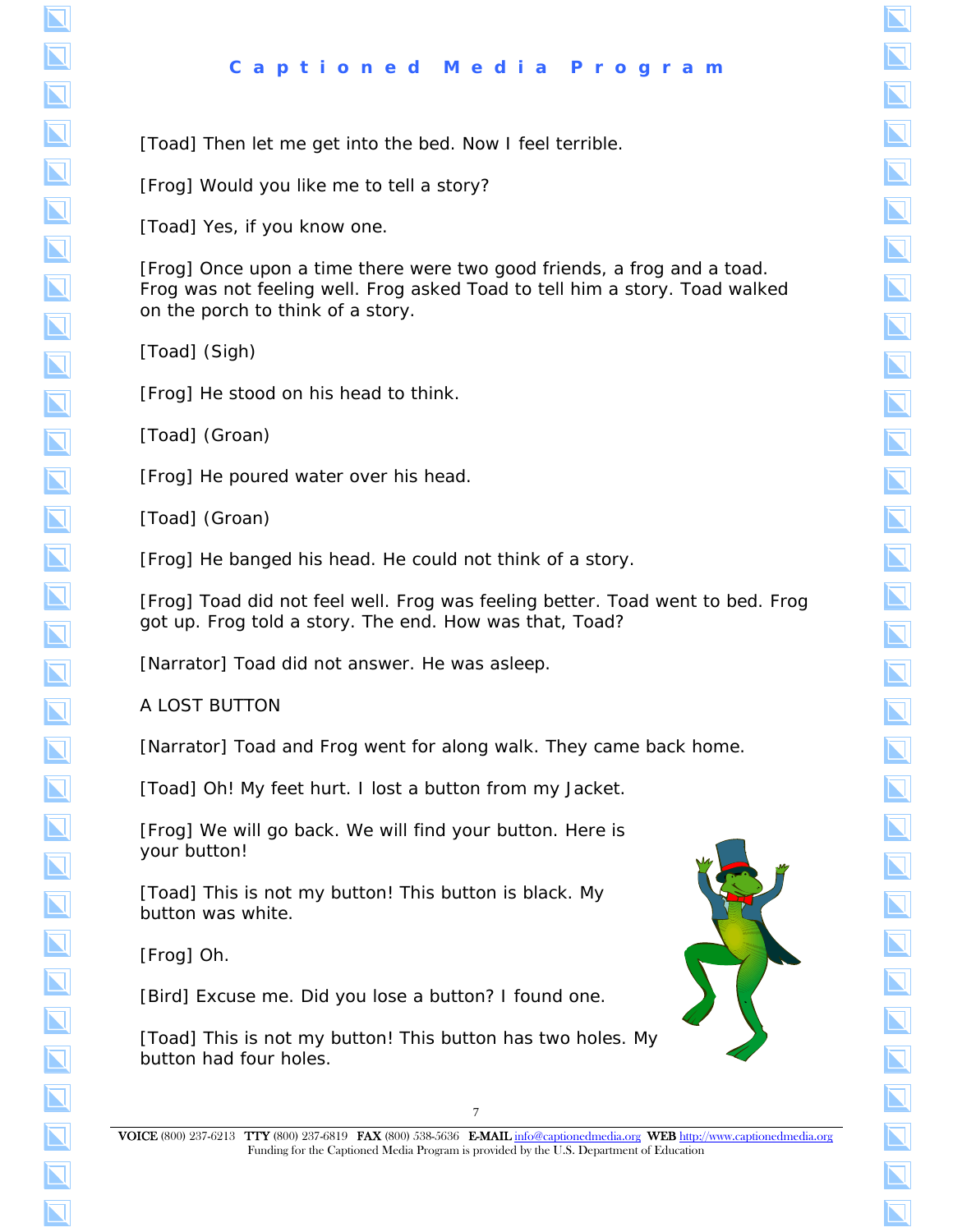[Frog] Hmmm. Toad will be so pleased. Toad! Toad! Here is your button.

[Toad] This is not my button. This button is small. My button was big.

[Raccoon] You are looking for a button. I found one.

[Toad] This is not my button! This button is square! My button was round!

[Frog] Oh! This must be It! Toad! Toad! Here is your button.

[Toad] This is not my button! This button is thin! My button was thick. The world has many buttons! Not one button is mine!

[Frog] Toad!

 $\boldsymbol{\Sigma}$ 

 $\overline{\bf N}$ 

 $\boldsymbol{\nabla}$ 

 $\boldsymbol{\nabla}$ 

 $\boldsymbol{\nabla}$ 

 $\mathbf \Pi$ 

 $\mathbf \Pi$ 

 $\mathbf \Pi$ 

 $\mathbf \Pi$ 

 $\boldsymbol{\nabla}$ 

 $\mathbf \Pi$ 

 $\mathbf \Pi$ 

 $\mathbf \Pi$ 

 $\blacksquare$ 

 $\boldsymbol{\Sigma}$ 

 $\overline{\mathbf{N}}$ 

 $\overline{\mathbf{N}}$ 

 $\overline{\mathbf{N}}$ 

 $\overline{\mathbf{N}}$ 

 $\overline{\mathbf{N}}$ 

 $\overline{\bm{\mathsf{N}}}$ 

 $\overline{\bm{\mathsf{N}}}$ 

 $\overline{\mathbf{N}}$ 

 $\overline{\mathbf{N}}$ 

 $\mathbf \Pi$ 

 $\boldsymbol{\nabla}$ 

 $\boldsymbol{\nabla}$ 

 $\boldsymbol{\nabla}$ 

 $\blacksquare$ 

 $\boldsymbol{\nabla}$ 

 $\boldsymbol{\nabla}$ 

 $\blacksquare$ 

[Narrator] Toad saw his white, four-holed, big, round, thick button.

[Toad] It was here all the time. What trouble I made for Frog!

[Narrator] Toad sewed the buttons all over his Jacket. Toad gave his jacket to Frog.

[Frog] Toad, it is beautiful! Ha-ha! Ha-ha!

[Narrator] No buttons fell off. Toad sewed the buttons on the jacket very well.

A SWIM

[Frog] What a day to swim!

[Toad] Yes. I will go put on my bathing suit.

[Frog] I don't wear a bathing suit.

[Toad] I do. Don't look at me until I get into the water.

[Frog] Why not?

[Toad] Because I look funny in my bathing suit.

[Toad] (Groaning)

(Toad Groaning Behind the Rock)

[Toad] Don't peek.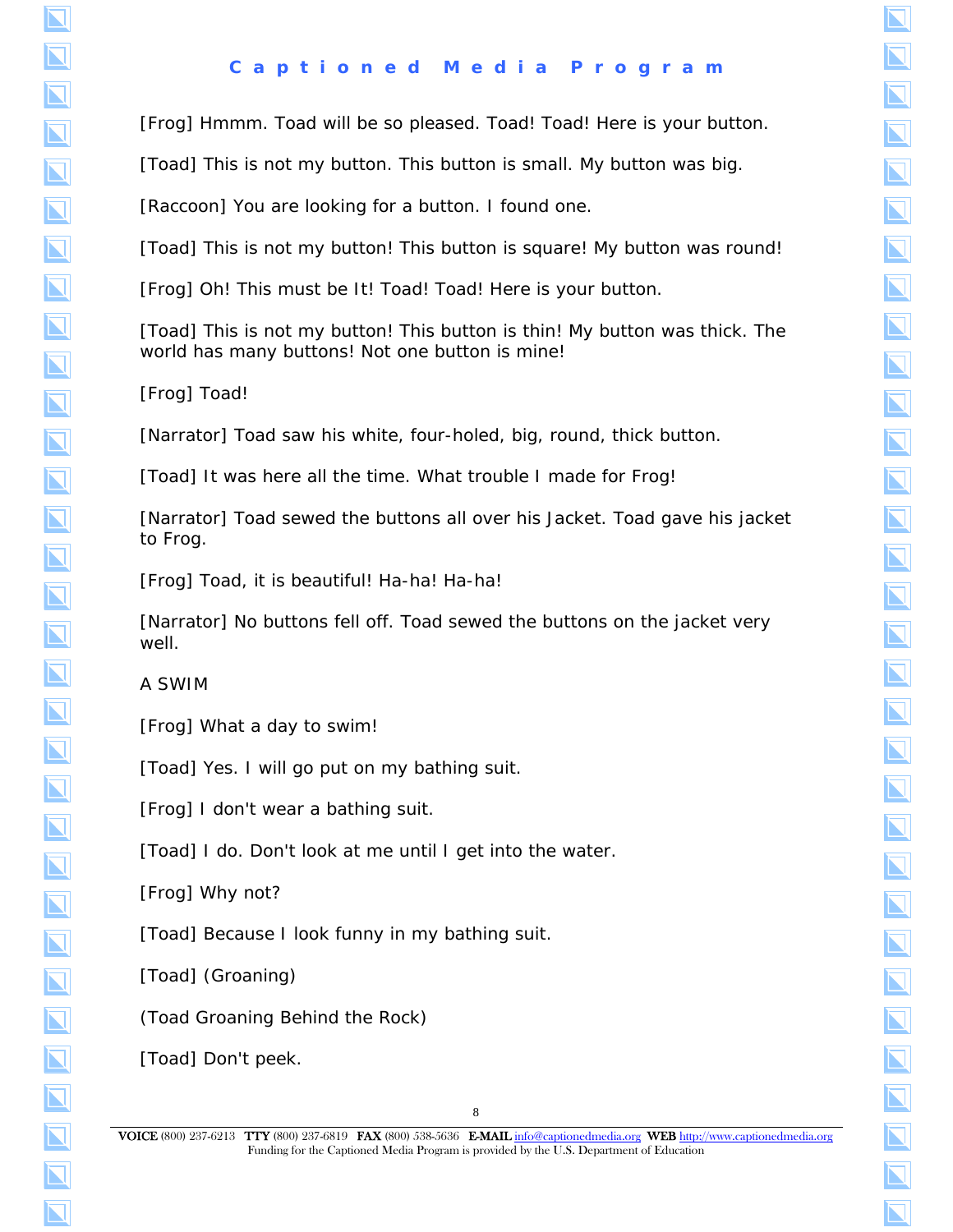#### (Splash)

(Splash)

[Toad] Tell that turtle to go away. I don't want him to see me.

[Frog] Turtle, you must go away.

[Turtle] Why should I?

[Frog] Because Toad thinks he looks funny in his bathing suit.

[Lizards] Does Toad look funny in his bathing suit?

[Snake] If Toad looks funny in his bathing suit, I want to see him.

[Dragonflies] We want to see him, too.

[Mouse] I have not seen anything funny in a long time.

[Frog] Sorry, Toad. Everyone wants to see you.

[Toad] I will stay here until they go away.

[Narrator] The turtle, lizards, snake, dragonflies, and mouse waited.

[Frog] Please, everybody go. Please go away.

[Narrator] No one went away.

[Toad] Ah-chooo! I must come out. I am catching a cold.

(Laughter)

[Narrator] The turtle laughed. The lizards laughed. The snake laughed. The field mouse laughed. Frog laughed.

[Toad] Why are you laughing, Frog?

[Frog] Because you do look funny in your bathing suit.

[Toad] Well, of course I do.

(Laughter Stops)

[Toad] Seems like I heard that one before.



 $\blacksquare$ 

 $\boldsymbol{\nabla}$ 

 $\blacksquare$ 

 $\overline{\blacksquare}$ 

 $\overline{\bm{\mathsf{N}}}$ 

 $\overline{\bf N}$ 

 $\bm{\Pi}$ 

 $\mathbf \Pi$ 

 $\overline{\blacksquare}$ 

 $\overline{\mathbf{N}}$ 

 $\overline{\bf N}$ 

 $\overline{\bm{\mathsf{N}}}$ 

 $\overline{\bf N}$ 

 $\blacksquare$ 

 $\overline{\bm{\Sigma}}$ 

 $\overline{\bm{\mathsf{N}}}$ 

 $\overline{\bm{\Pi}}$ 

 $\overline{\bm{\mathsf{N}}}$ 

 $\overline{\bm{\mathsf{N}}}$ 

 $\overline{\bm{\mathsf{N}}}$ 

 $\overline{\blacktriangle}$ 

 $\overline{\bm{\mathsf{N}}}$ 

 $\blacksquare$ 

 $\overline{\bf N}$ 

 $\overline{\bm{\Sigma}}$ 

 $\overline{\blacktriangle}$ 

 $\overline{\bm{\mathsf{N}}}$ 

 $\overline{\bm{\Sigma}}$ 

 $\overline{\bm{\nabla}}$ 

 $\overline{\bm{\nabla}}$ 

 VOICE (800) 237-6213 TTY (800) 237-6819 FAX (800) 538-5636 E-MAIL [info@captionedmedia.org W](mailto:info@captionedmedia.org)EB <http://www.captionedmedia.org> Funding for the Captioned Media Program is provided by the U.S. Department of Education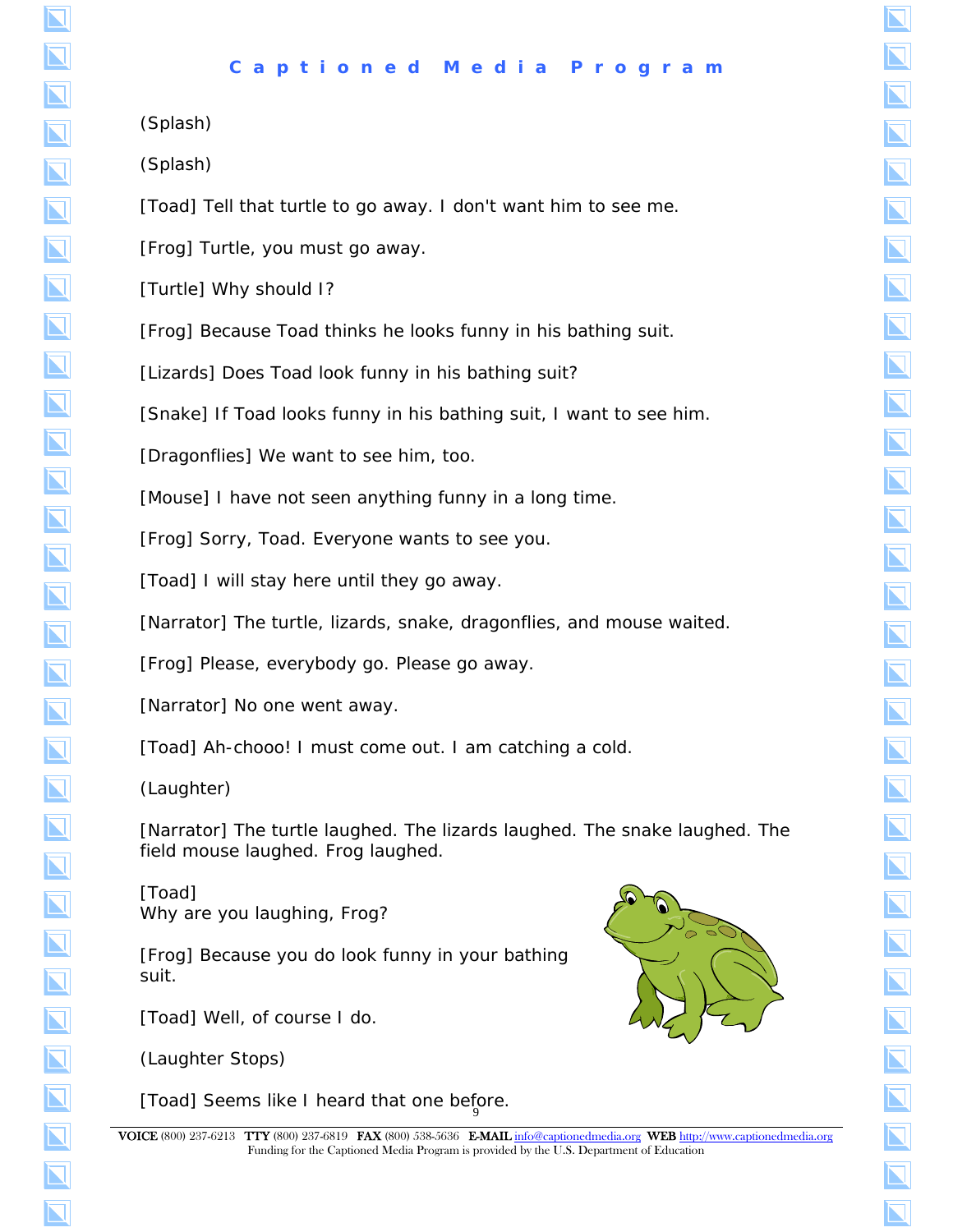$\boldsymbol{\Sigma}$ 

 $\overline{\blacktriangle}$ 

 $\overline{\bm{\mathsf{N}}}$ 

 $\overline{\bm{\nabla}}$ 

 $\overline{\bf N}$ 

 $\overline{\bf N}$ 

 $\bm{\Pi}$ 

 $\mathbf \Pi$ 

 $\overline{\bf N}$ 

 $\blacksquare$ 

 $\blacksquare$ 

 $\overline{\bm{\mathsf{N}}}$ 

 $\overline{\bf N}$ 

 $\blacksquare$ 

 $\overline{\blacktriangle}$ 

 $\overline{\bm{\mathsf{N}}}$ 

 $\overline{\bm{\mathsf{N}}}$ 

 $\overline{\bm{\mathsf{N}}}$ 

 $\overline{\bm{\mathsf{N}}}$ 

 $\overline{\bm{\mathsf{N}}}$ 

 $\overline{\blacktriangle}$ 

 $\overline{\bm{\mathsf{N}}}$ 

 $\blacksquare$ 

 $\overline{\blacktriangle}$ 

 $\overline{\bf N}$ 

 $\bm{\Pi}$ 

 $\overline{\bm{\mathsf{N}}}$ 

 $\overline{\bm{\Sigma}}$ 

 $\overline{\bm{\mathsf{N}}}$ 

 $\overline{\blacksquare}$ 

#### THE LETTER

[Frog] What is wrong, Toad? You look sad.

[Toad] *Yes,* this is my sad time of day. I am waiting for the mail to come. It always makes me unhappy

[Frog] Why is that?

[Toad] Because I never get any mail.

[Frog] You never get any mail?

[Toad] No, never. No one has ever sent me a letter. Hmmm.

[Frog] I must go home now. I have something I must do.

[Toad] Okay.

[Frog] Here is a letter for Toad.

[Frog] Snail! Please take this letter. Put it in Toad's mailbox.

[Snail] Sure... right... away.

[Frog] Thanks! Hurry up now. Toad, get up. Wait for the mail to come.

[Toad] No, I am tired of waiting.

[Frog] Someone might send you a letter.

[Toad] No one will ever send me a letter.

[Frog] Someone might send you a letter today.

[Toad] Don't be silly. No one has ever sent me a letter. No one will send me a letter today.

[Toad] Frog, why do you look out the window?

[Frog] Because I am waiting for the mail.

[Toad] No mail will come.

[Frog] Yes, it will. I sent you a letter.

 VOICE (800) 237-6213 TTY (800) 237-6819 FAX (800) 538-5636 E-MAIL [info@captionedmedia.org W](mailto:info@captionedmedia.org)EB <http://www.captionedmedia.org> Funding for the Captioned Media Program is provided by the U.S. Department of Education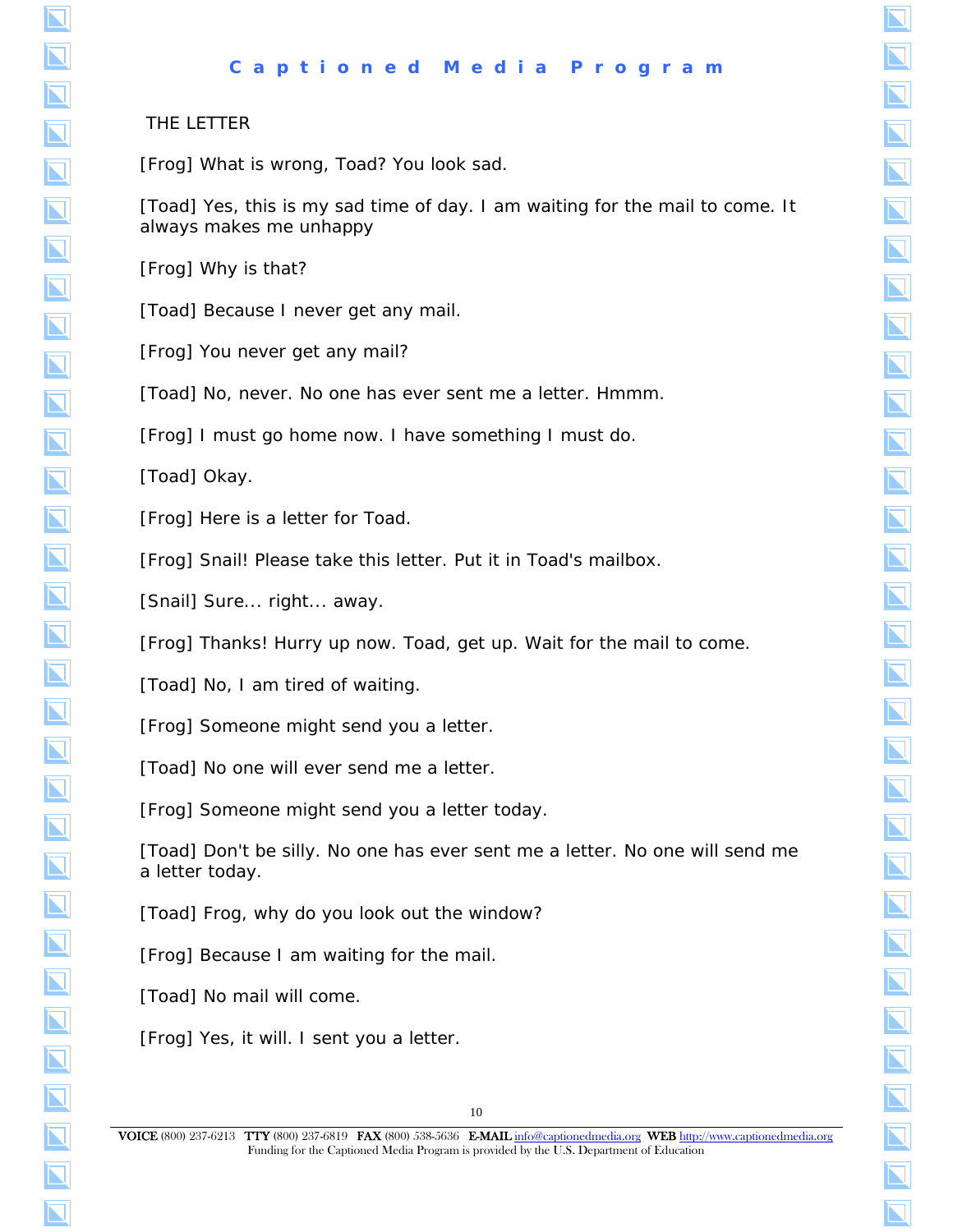[Toad] You did? What did you write in the letter?

[Frog] "Dear Toad, I am glad. You are my best friend. Your best friend, Frog."

[Toad] That is a very good letter.

[Narrator] Frog and Toad sat there. They were feeling happy together.

[Frog] Oh.

 $\overline{\mathbf{L}}$ 

 $\overline{\bm{\mathsf{N}}}$ 

 $\overline{\bm{\mathsf{N}}}$ 

 $\overline{\mathbf{N}}$ 

 $\overline{\mathbf{N}}$ 

 $\overline{\mathbf{N}}$ 

 $\overline{\mathbf{N}}$ 

 $\overline{\mathbf{N}}$ 

 $\overline{\mathbf{N}}$ 

 $\overline{\mathbf{N}}$ 

 $\overline{\mathbf{N}}$ 

 $\overline{\mathbf{N}}$ 

 $\overline{\mathbf{N}}$ 

 $\overline{\mathbf{N}}$ 

 $\overline{\mathbf{N}}$ 

 $\overline{\mathbf{N}}$ 

 $\overline{\mathbf{N}}$ 

 $\overline{\mathbf{N}}$ 

 $\overline{\mathbf{N}}$ 

 $\overline{\mathbf{N}}$ 

 $\overline{\mathbf{N}}$ 

 $\overline{\bm{\mathsf{N}}}$ 

 $\overline{\mathbf{N}}$ 

 $\overline{\mathbf{N}}$ 

 $\overline{\mathbf{N}}$ 

 $\overline{\mathbf{N}}$ 

 $\overline{\bm{\mathsf{N}}}$ 

 $\overline{\mathbf{N}}$ 

 $\overline{\mathbf{N}}$ 

 $\overline{\mathbf{N}}$ 

 $\overline{\mathbf{N}}$ 

 $\overline{\bm{\Pi}}$ 

[Toad] Oh, me.

[Frog and Toad] Oh, me.

[Toad] Why can't he hurry? Do we have to wait this long?

[Narrator] Four days passed. The snail came. He gave Toad the letter. Toad was very pleased.



11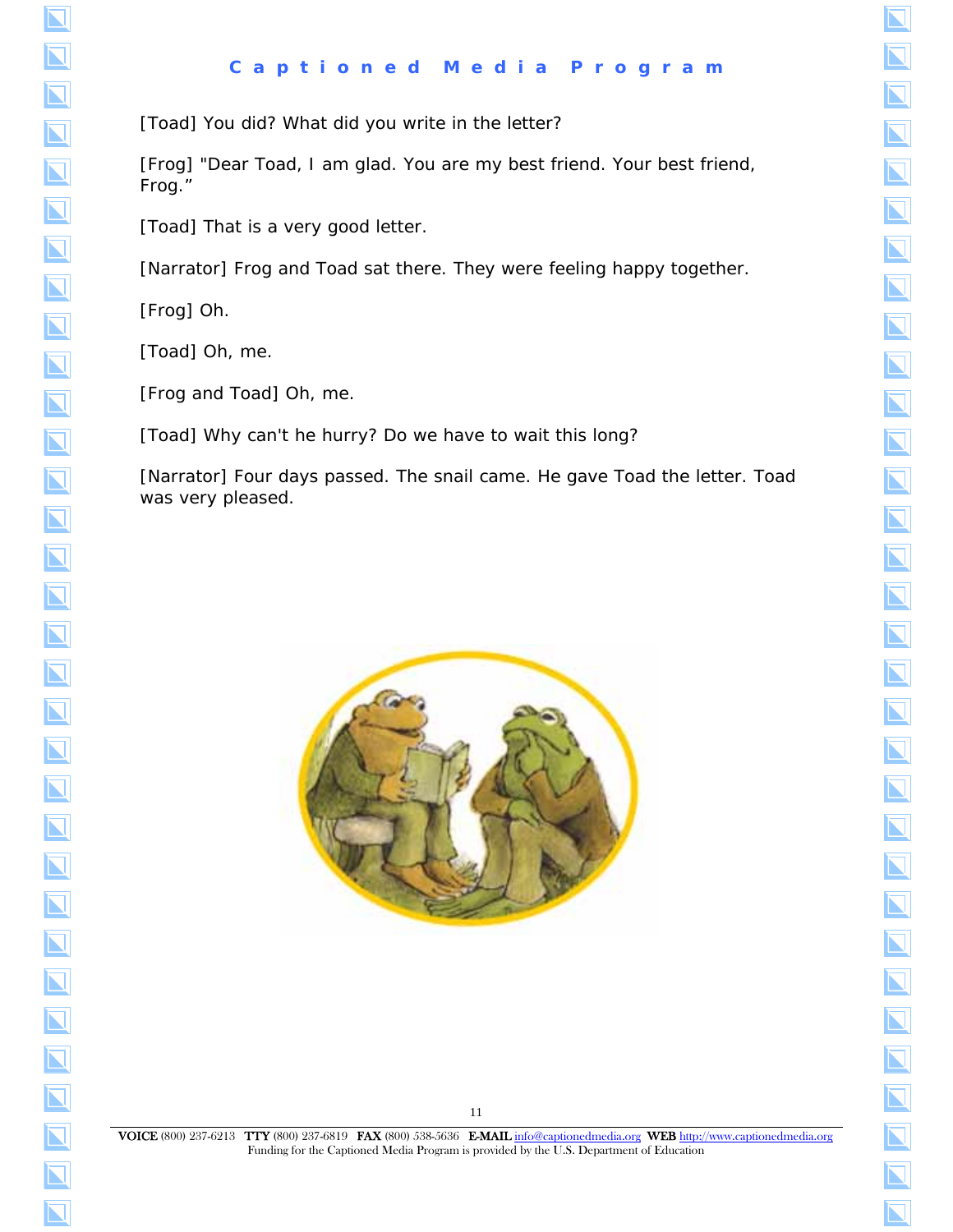### **#1974 FROG AND TOAD ARE FRIENDS**

|                                                                                                                                                                                                                                                   | <b>FROG OR TOAD?</b>                                |
|---------------------------------------------------------------------------------------------------------------------------------------------------------------------------------------------------------------------------------------------------|-----------------------------------------------------|
|                                                                                                                                                                                                                                                   | <u>_______________</u> lost a button.               |
|                                                                                                                                                                                                                                                   | 2.___________________ wore a funny bathing suit.    |
|                                                                                                                                                                                                                                                   | 3. ____________________ told a story to his friend. |
|                                                                                                                                                                                                                                                   | 4. All aughed at his friend.                        |
|                                                                                                                                                                                                                                                   | 5. ____________________ sounded grumpy most of      |
| the time.                                                                                                                                                                                                                                         |                                                     |
|                                                                                                                                                                                                                                                   | 6. ____________________ tore off the April page on  |
| the calendar.                                                                                                                                                                                                                                     |                                                     |
|                                                                                                                                                                                                                                                   | 7. The sad because he never                         |
| got any mail.                                                                                                                                                                                                                                     |                                                     |
| $8. \underline{\hspace{1.5cm}}$                                                                                                                                                                                                                   | did not want to get up.                             |
| 9.                                                                                                                                                                                                                                                | felt lonely when his friend                         |
| didn't get up.                                                                                                                                                                                                                                    |                                                     |
| <b>Captioned Media Program</b><br>VOICE (800) 237-6213 TTY (800) 237-6819 FAX (800) 538-5636 E-MAIL info@captionedmedia.org WEB www.captionedmedia.org<br>Funding for the Captioned Media Program is provided by the U.S. Department of Education |                                                     |